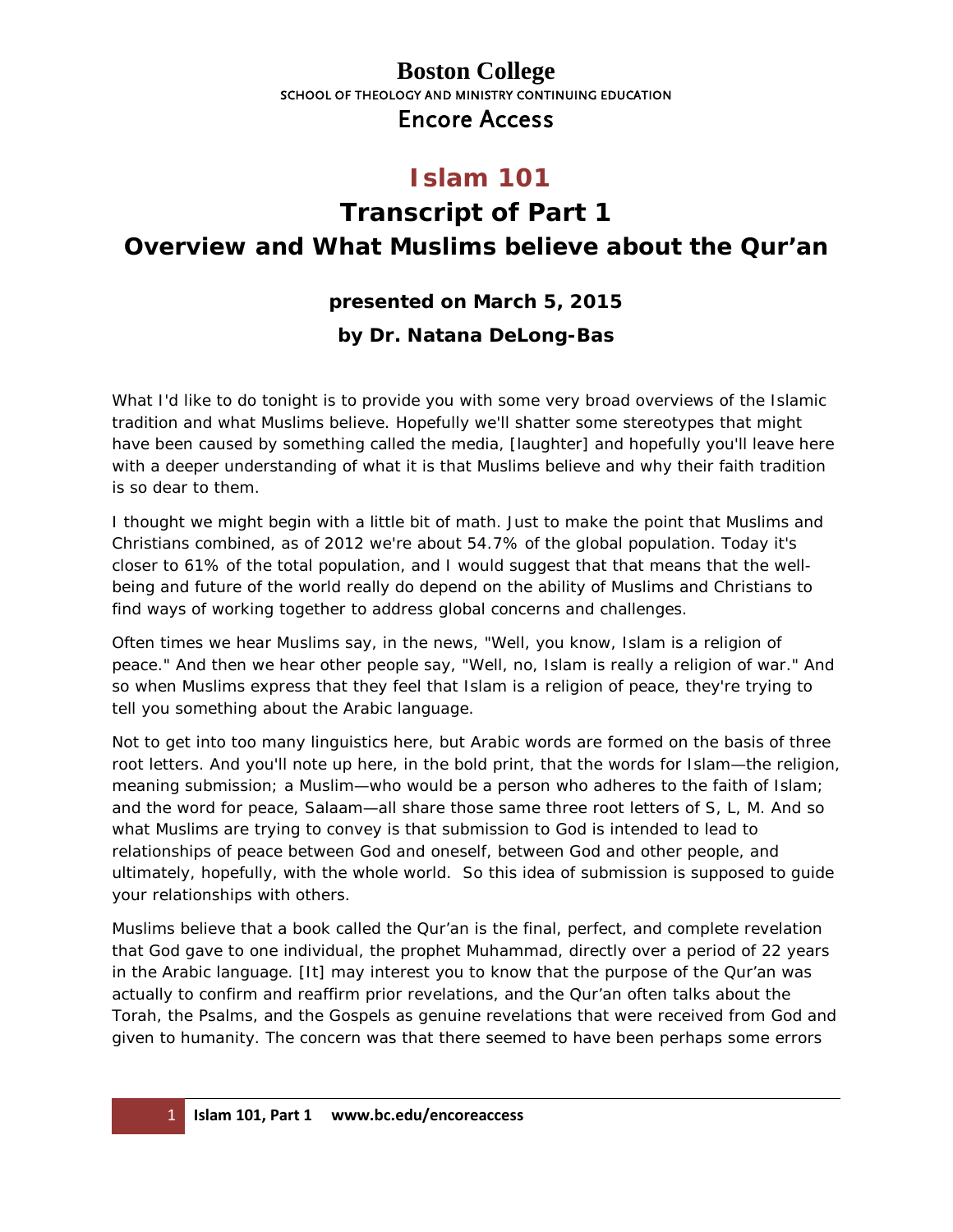### Boston College

and omissions or perhaps misinterpretations that were introduced over time, and this is why God revealed the Qur'an to sort of correct those problems once and for all.

Muslims often say that the Qur'an is inherently pluralist, meaning that it recognizes more than one faith tradition as being true, because there are verses that talk specifically about Jews, Christians, and Sabians, as people who will go to paradise in the afterlife if they live out the teachings of their faith tradition. So it's not a call for them all to convert to Islam, but to be faithful to the faith traditions that they do adhere to.

It also talks about how God could have made everybody exactly the same, but that God likes diversity and that God created diversity with a purpose. And the purpose was so that different tribes and nations and groups of people could come to know one another. In other words, human beings were created with the intent of living in community and building relationships with each other, rather than maintaining separateness.

When Muhammad received the revelation, it was spoken to him through the Angel Gabriel. And yes, this is the same Gabriel who appears in the New Testament to make the announcement to the Virgin Mary of the pending conception and birth of Jesus. Muhammad said sometimes it was very easy for him to hear what the angel was saying, and sometimes he had to listen really, really hard because there would be other noises, like bells were clanging in the background, and he really had to work hard to listen to what was being revealed to him.

Muslims believe that the Qur'an is literally the word of God spoken to Muhammad. And that is part of the reason why there has been some reluctance among Muslims to subject the Qur'an to the kind of historical and literary criticism that oftentimes occurs with respect to the Bible.

Anybody here read the Bible in its entirety? I'm Lutheran, so that's just part of what we have to do growing up. I was very shocked to learn from a Muslim friend of mine, early on, that the coming of Muhammad was actually foretold in the Bible. I said, "Really? Because I don't remember reading that part. Could you tell me where it was?"

So no, no, it's in the Gospel, the Gospel of John. It's Chapter 16, verses 5 through 13, if you're interested. And this takes place on the night of Jesus's betrayal, just shortly before his arrest. He speaks to his disciples and he says:

Now I am going to him who sent me, yet none of you asks me, 'where are you going?' But because I have said these things, you are filled with grief. But I tell you the truth. It is for your good that I'm going away. Unless I go away, the Counselor will not come to you. But if I go, I will send him to you and when he comes he will convict the world of guilt in regard to sin and righteousness and judgment. In regard to sin, because men do not believe in me. In regard to righteousness, because I'm going to the Father, where you can see me no longer. And in regard to judgment, because the prince of this world now stands condemned. I have much more to say to you, more than you can now bear. But when he, the Spirit of Truth, comes, he will guide you into all truth. He will not speak on his own, he will speak only what he hears, and he will tell you what is yet to come.